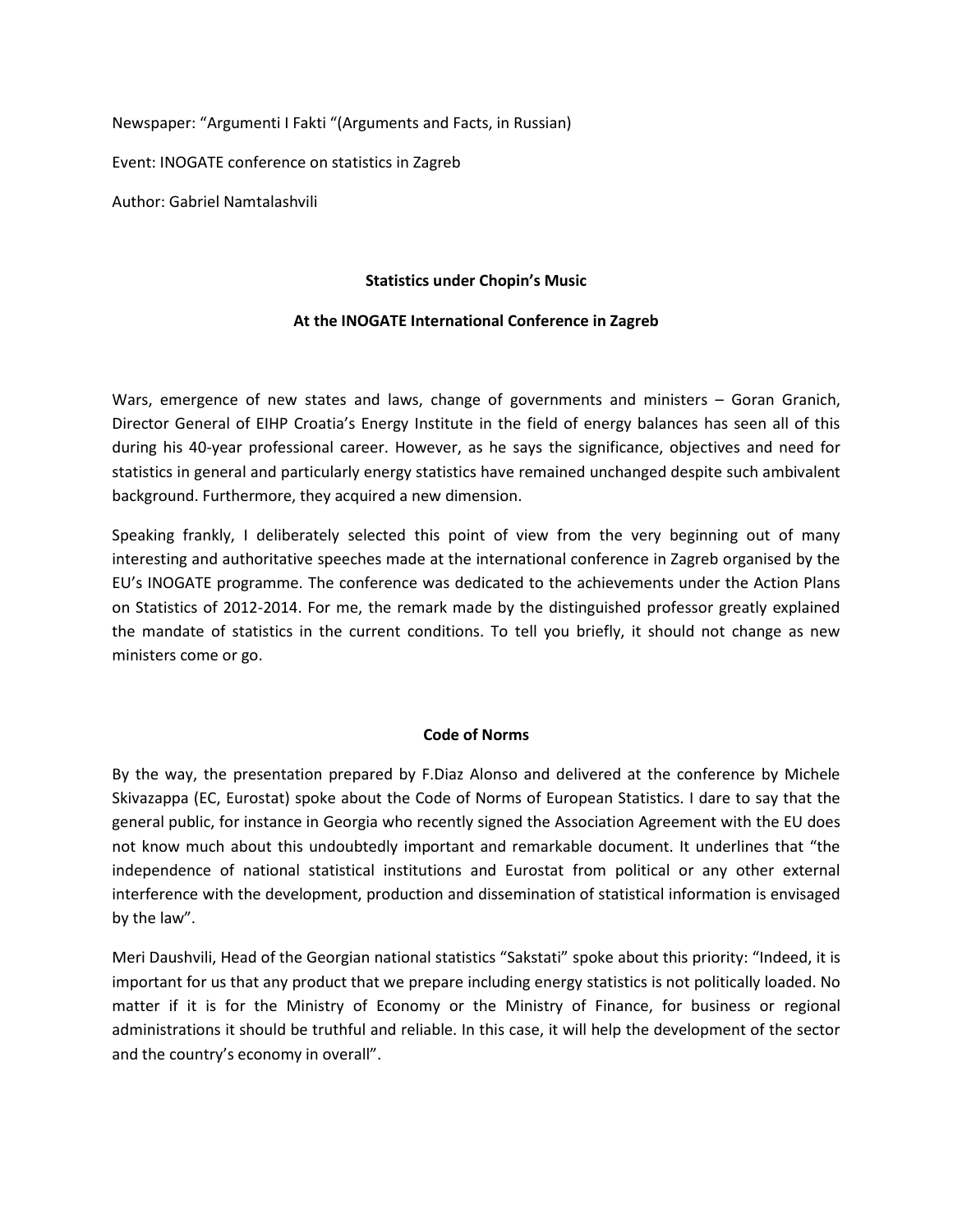It is understandable that political will only is not sufficient to achieve this goal. What also needed is the modern instruments, methodology and system for collecting quality data. ITS project of the INOGATE in energy statistics assists the Partner Countries (the PCs represented in Zagreb were Armenia, Azerbaijan, Belarus, Georgia, Kazakhstan, Kyrgyzstan, Moldova, Tajikistan, Ukraine) in achieving these goals. High ranking officials of the EC, Eurostat, International Energy Agency, National statistical institutes, Ministries as well as the INOGATE statistical network participated in the conference.

# **From Copenhagen to Zagreb**

This was the title of one of the sessions of the Zagreb conference. The Copenhagen conference was one of the starting points of the ITS project which was launched in February 2012. Therefore, Gloria Aguinaldo, Key Expert of ITS believes that the activities carried out so far represent an important step towards higher quality energy statistics in the PCs. The success became possible due to the close collaboration, coordination and the constructive dialogue at the national as well as international levels.

Project Director, Doctor Peter Larsen spoke about the key achievements in the area of energy statistics. Action Plans have been developed for 11 PCs, 9 out of these have been adopted. Regional cooperation has been enhanced; capacities of national institutions to collect, process and disseminate more reliable data have been increased. ITS implemented 17 technical assistance missions to the PCs during the project. Methodologies have bee elaborated – models for producing energy balances, collection of monthly statistical data, statistical data on energy carrier prices as well as energy efficiency data. National meetings have been organised with the participation of key stakeholders with the view of increasing awareness on the importance of energy statistics for energy planning and distribution of work and exchange of information among the key players.

Georgia, for example was offered to organise the institutional system of energy statistics as part of the development of institutional and legislative frameworks. A model has been developed to collect energy statistics, monitoring of the data forms adopted by the GEOSTAT has been performed too. Forms and questionnaires have been developed for various forms of energy for which the data was gathered during 2014. Finally, assistance was provided for the compilation of the first official energy balance. For 2015, it is planned that the system of data collection and preparation of energy balance will be improved further.

Michele Skivazappa, Eurostat representative at the conference noted: "The main benefit that the national institutions draw from the programme is enhancing their capacities for gathering, processing and disseminating data of the necessary quality which can be used for the development of policy based in factual data".

# **"Freshman's Experience**

Croatia joined the EU recently – has been the member since 1 July 2013. The "Freshman's" experience is particularly interesting for the INOGATE PCs – it is an opportunity for good analysis. I noticed that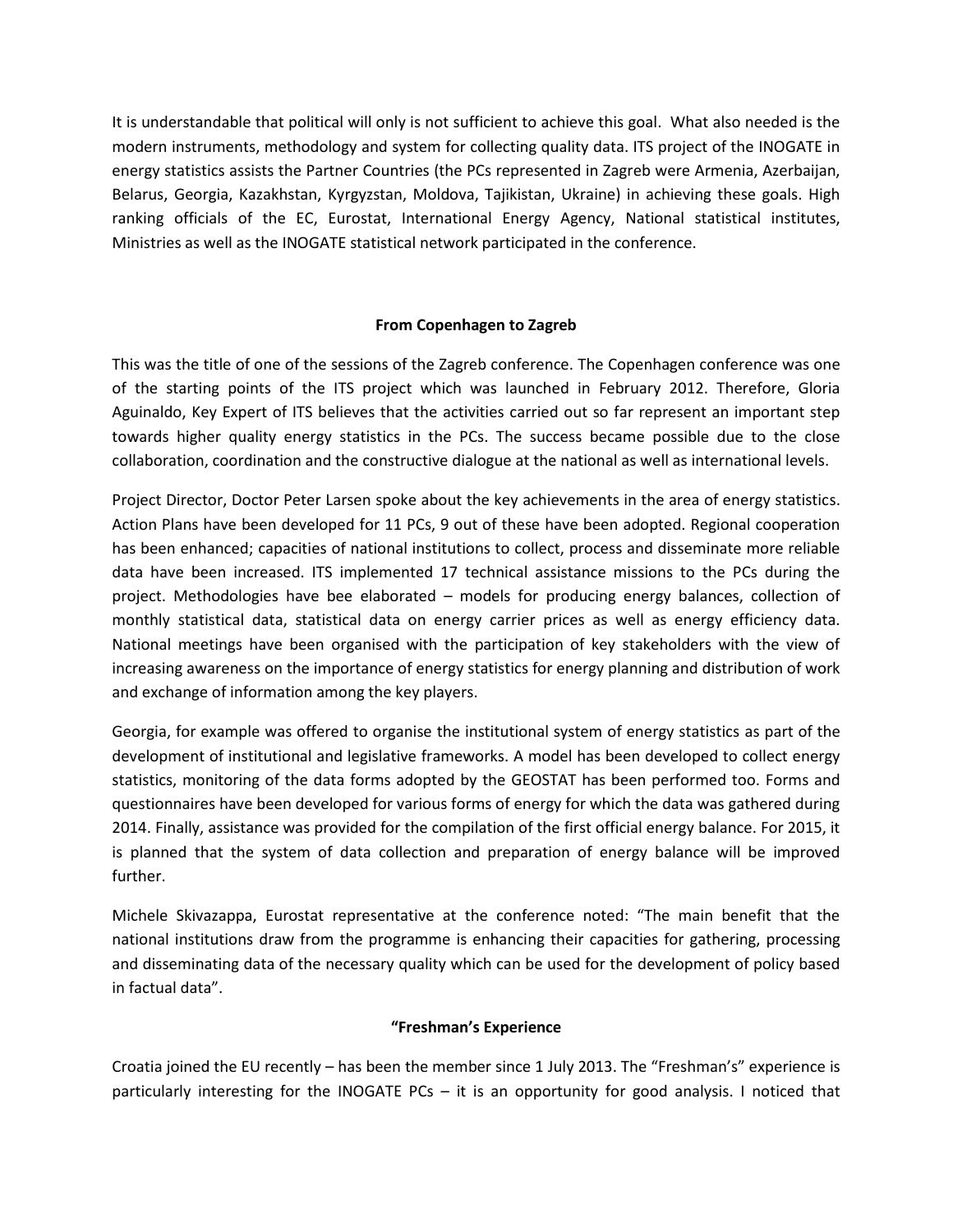besides the people directly involved in the energy statistics, Croatia was represented at the conference by the Deputy Minister of Foreign Affairs and European Integration Mr. Ioshko Klisovich. His presentation was about "energy diplomacy". The country, where only one out of 50 energy producers is managed by the state is working on the development of energy plans for 2030. High hopes are attached to the construction of Trans-Adriatic gas pipeline connecting Croatia with the Caspian energy resources. As we know, it will go through Georgia.

Energy security is high on the agenda of diplomatic negotiations between the EU member states, and not only between them – noted the Deputy Minister. Energy statistics is one of the key instruments for energy planning and ensuring energy security. The Ministry of Foreign Affairs of Croatia assigns great significance to the INOGATE programme and recognises that energy policy is inseparable from the data acquired in accordance with the international standards. Therefore, "energy diplomacy" relies on statistical data. Such approach is particularly relevant in the context of reducing energy vulnerability.

Marco Kristov, Director General of the National Statistical Bureau of Croatia shared the experience of annual collection of data on renewable energy sources – biogas, biofuel, wood pallets etc. There is an energy consumption map in the service sector for each employee. The statistics responds to the changes of energy consumption structure. For example, during the last 10 years there has been a drastic increase in the use of air conditioners. The data is collected not only the nationwide but per regions too – there are 20 regions in Croatia. As a result, policy and decision makers get a comprehensive picture. This enables them to make short-term as well as long-term decisions duly and timely.

# **Here is an Energy Balance!**

Georgia has made progress very quickly. For the first time, there will be an official energy balance....

This is how the Senior ITS expert, Alenka Kinderman-Loncharevich assessed the work of the representatives of Georgia within the ITS project in the field of energy statistics.

During one of the breaks, I organised a "round table" for the Georgian delegation. "Skastat" was represented by Meri Daushvili as well as the Head of Business Statistics Gogita Todradze, the Ministry of Energy – Advisor to the Minister Tamar Klarteishvili and Deputy Head of the Analytical Department Michail Mumladze. To summarise, we get the following picture:

From Copenhagen to Zagreb, there has been a way that allowed developing a modern methodology for collecting energy statistical data; experience sharing and learning from the PCs, assessments and improvement of questionnaires. In December 2014, for the first time and as result of the collaboration with the ITS experts Georgia will have the official energy balance. The Country had the observer status to the Energy Community – today it is a candidate country. One of the conditions for the EnC membership is exactly gathering and processing of energy data based on which the energy balance is drawn in accordance with the respective European standards.